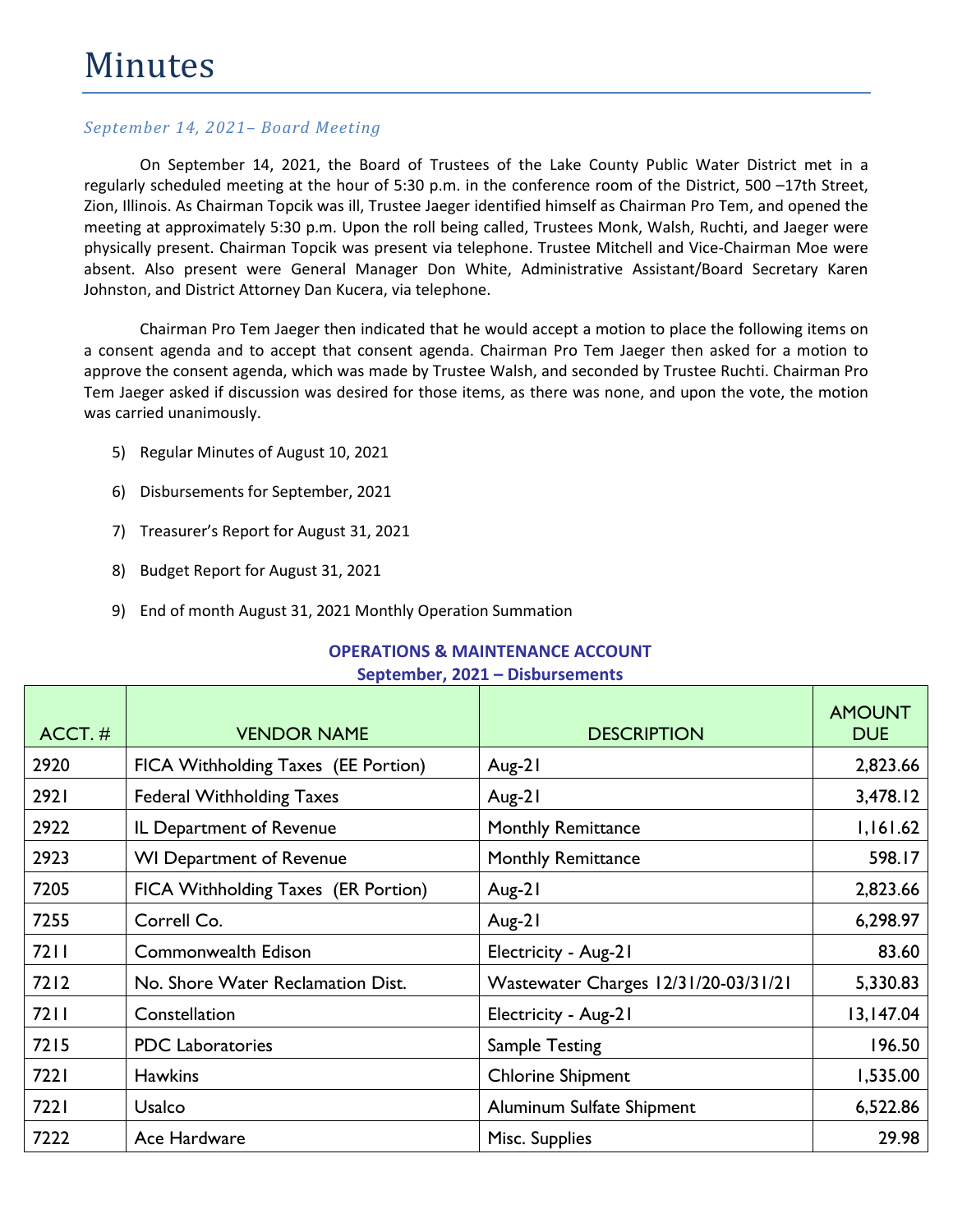| 7222   | Cintas                            | <b>First Aid Supplies</b>                              | 58.92     |
|--------|-----------------------------------|--------------------------------------------------------|-----------|
| 7222   | <b>EMD Millipore</b>              | Lab Supplies                                           | 2,821.38  |
| 7222   | Hach                              | Lab Supplies                                           | 1,024.00  |
| 7222   | <b>Olson Service</b>              | Fuel for generator                                     | 1,278.73  |
| 7222   | <b>USA Blue Book</b>              | Misc. Supplies                                         | 327.60    |
| 7222   | <b>Zion Auto Parts</b>            | Misc. Supplies                                         | 9.99      |
| 7223   | Allan Integrated Control Systems  | <b>Pressure Transmitter Calibrations</b>               | 2,440.00  |
| 7223   | Clear Loss Prevention, Inc.       | Troubleshoot fiber optic cable to low lift<br>building | 756.00    |
| 7223   | Grainger, W.W.                    | <b>Maintenance Supplies</b>                            | 445.92    |
| 7223   | <b>Illini Power Products</b>      | Maintenance & Repairs                                  | 1,003.25  |
| 7223   | <b>Krause Electric</b>            | Labor to wire generator                                | 512.00    |
| 7223   | Newark Element 14                 | <b>Maintenance Supplies</b>                            | 876.38    |
| 7223   | Peterson Plumbing, Ernie          | <b>Test Backflow Preventers</b>                        | 190.00    |
| 7223   | <b>Sunbelt Rentals</b>            | <b>Generator Rental</b>                                | 10,149.90 |
| 7223   | <b>Smith Ecological Systems</b>   | Maintenance Supplies                                   | 2,131.60  |
| 7225   | Concentric Integration            | Time & Materials Support Services                      | 1,454.70  |
| 7225   | Hansen Associates, Inc.           | Oct-21 Copier Maintenance                              | 65.00     |
| 7225   | Klean Korners Commercial Cleaning | Janitorial Service Aug-21                              | 500.00    |
| 7225   | Lakeland/Larsen Elevator Corp.    | <b>Elevator Maintenance</b>                            | 339.62    |
| 7232   | AT&T                              | <b>Telephone Service</b>                               | 1,571.33  |
| 7232   | <b>Verizon Wireless</b>           | Cellular Phone/Data Service                            | 551.66    |
| 7234   | Quill                             | <b>Office Supplies</b>                                 | 60.98     |
| 7235.2 | <b>AARP Medical</b>               | Medical Insurance for Diane Fragassi                   | 341.25    |
| 7235.2 | <b>AARP Prescription</b>          | Prescription coverage for Diane Fragassi               | 92.80     |
| 7235.2 | <b>Blue Cross/Blue Shield</b>     | Oct-21 Health Insurance                                | 8,204.27  |
| 7235.2 | Euclid Managers (Delta Dental)    | Oct-21 Dental/Vision                                   | 488.98    |
| 7235.2 | IL Public Risk Fund               | <b>Workers' Compensation 4th Quarter</b>               | 2,209.00  |
| 7235.2 | Principal Insurance               | Oct-21 Disability/AD&D                                 | 622.51    |
| 7235.2 | White, Don                        | Deductible Reimbursement                               | 20.64     |
| 7237   | <b>Hungerford Technologies</b>    | <b>WebEx Service - Teleconference Meeting</b>          | 26.00     |
| 7241   | Hamlin, James                     | Payroll Fees - Aug-21                                  | 194.73    |
| 7242   | Graefe & Hansen, Ltd.             | Legal Services - Aug-21                                | 450.00    |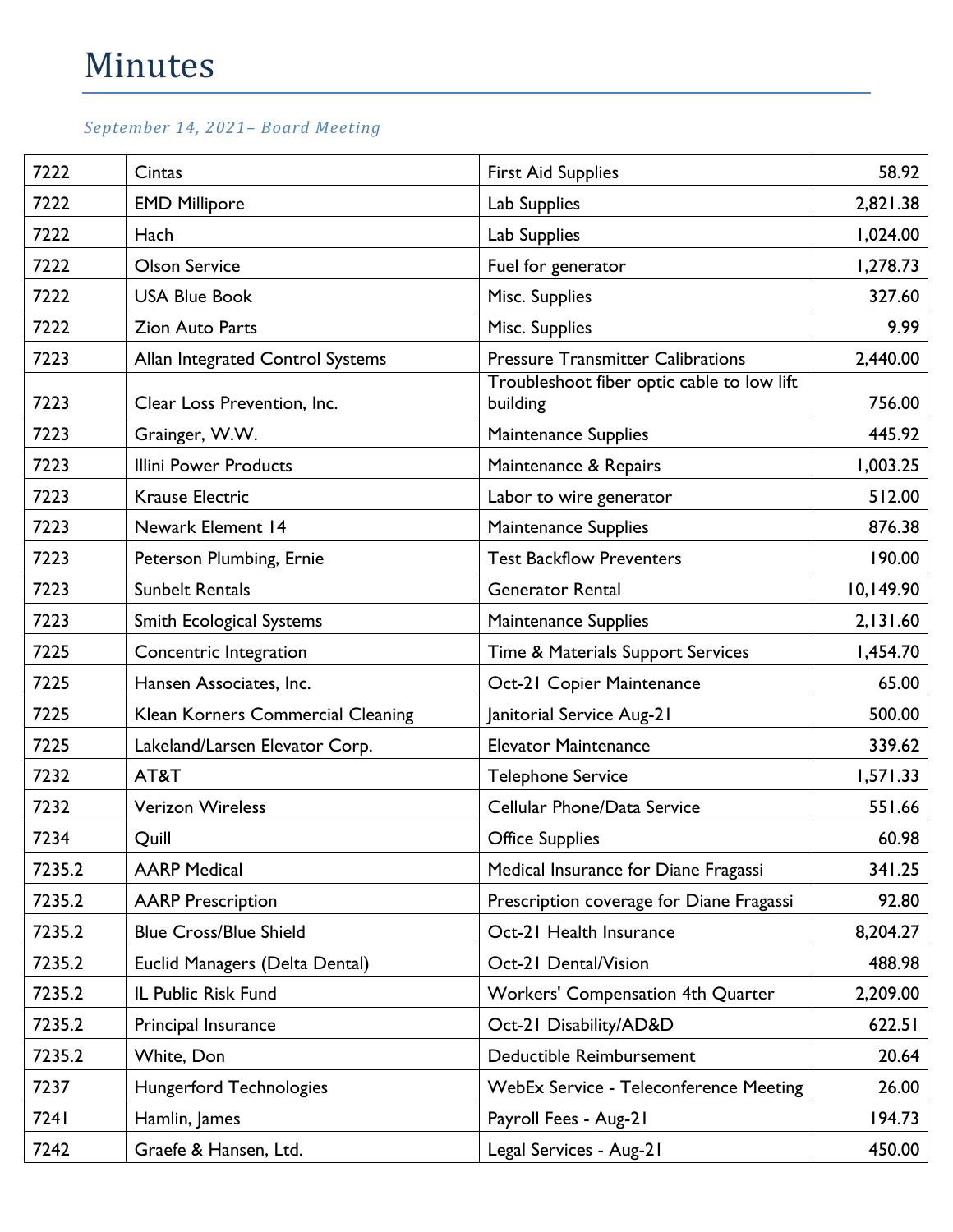# Minutes

#### *September 14, 2021– Board Meeting*

| 7242 | Kucera, Daniel     | Legal Services - Aug-21      | 2,070.00 |
|------|--------------------|------------------------------|----------|
| 7243 | <b>Clark Dietz</b> | <b>Professional Services</b> | ,455.00  |

| Acct. 7222 | Misc. Supplies                  | 4.27        |
|------------|---------------------------------|-------------|
| Acct. 7225 | <b>Maintenance Contract</b>     | 34.25       |
| Acct. 7231 | Leasing                         | 562.00      |
| Acct. 7234 | <b>Office Supplies</b>          | 44.37       |
| Acct. 7236 | Transportation                  | 169.47      |
| Acct. 7237 | Meetings/Seminars               | 163.56      |
| Acct. 7238 | Dues/Subscriptions              | 55.44       |
| Acct. 7251 | Miscellaneous                   | 158.25      |
|            | <b>Total First Bankcard</b>     | 1,191.61    |
|            | <b>Grand Total - Operations</b> | \$89,965.76 |

#### *FIRST BANKCARD*

| $ACCT.$ # | <b>VENDOR NAME</b>                | <b>DESCRIPTION</b>                | <b>AMOUNT</b><br><b>DUE</b> |
|-----------|-----------------------------------|-----------------------------------|-----------------------------|
| 7299      | Clark Dietz                       | <b>Filter Replacement Project</b> | 75.00                       |
| 7300      | Burke Engineering, Christopher B. | Revetment Proj. - Reseeding       | 316.54                      |
|           |                                   | <b>Grand Total - R&amp;R</b>      | \$391.54                    |

# UNFINISHED BUSINESS

- *Filter Underdrain Replacement–* General Manager White stated that this project started the day after Labor Day. They received the filter media and underdrains the week before. Boller did an inventory on the equipment and made sure it was onsite. The media filter had been vacuumed out, and are currently taking out the underdrains. General Manager White indicated that it should take two or three weeks per filter. The number two filter is out of service, and are waiting for Xylem to come in and help Boller install the underdrains. Discussion of this subject followed.
- **→** Update of Intergovernmental Agreement with Lake County Public Works General Manager White stated that the board approved the proposal for the scope of services for Baxter & Woodman (B&W), for both the generator and roofing projects. After sending the countersigned documents to Elisa Bonkowski (B&W), she asked that General Manager White send the generator bid package to her. He indicated that he did that, along with the roofing information. Currently she is working on letters for submittal to grant prospects. Discussion of this subject followed.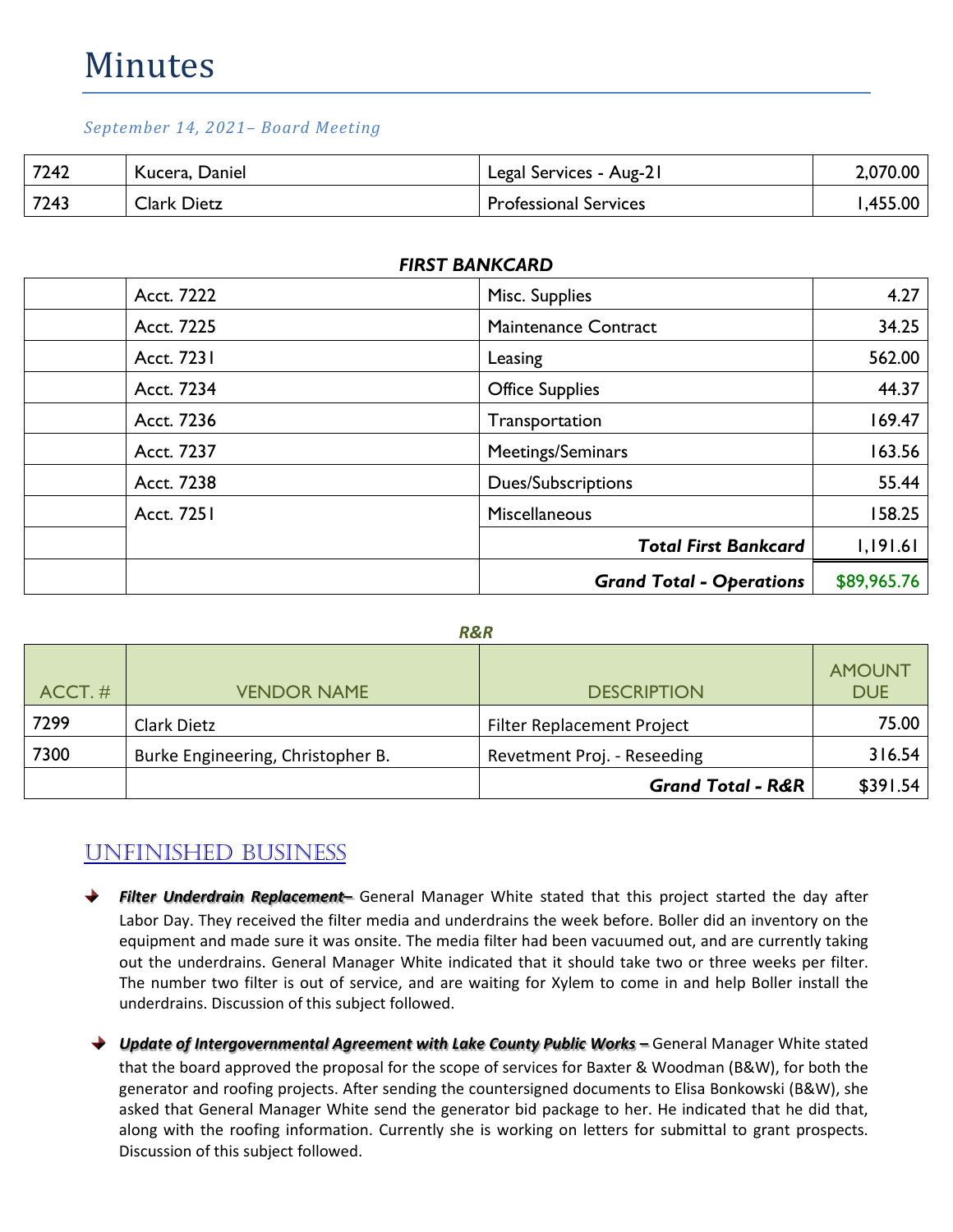*Approval of revision to Sec. 311 (PTO) of employee handbook -* General Manager White provided an updated policy (with changes in red). He stated that he feels that this is a feasible policy for the accrual of PTO for the District's employees. With this new policy, existing employees will start accruing PTO time at the rate of ten hours, per month, starting January of every calendar year. Any new employees will accrue at the same rate at the time of hire. Discussion of this subject followed. Trustee Walsh made a motion to approve the new policy, which was seconded by Trustee Monk. Chairman Pro Tem Jaeger asked if any further discussion was desired. As there was no further discussion, and upon the vote, the motion was carried unanimously.

*Power Loss & Generator Rental –* General Manager White stated that Cummins had received the electronics for the plant's existing generator, and started installation on August 25. The work took longer than thought due to problems with the electronics. The technician found an incorrect connection. On September 7, the generator was finally operational and the District was able to stop using the rental generator. The bill from Sunbelt was on the list of disbursements, and there would be another bill next month. General Manager White indicated that the generator was running quite well. Discussion of this subject followed.

## NEW BUSINESS

*Preparation of Bid Documents for Roofing –* General Manager White stated that Clark Dietz provided a proposal to prepare bid documents for the replacement of several of the District's roofs. The proposal has a bidding phase for \$1,200, which will only take effect if the District receives a grant. The documents will be put on hold if we do not get a grant, or the some other funding mechanism is used. To obtain a grant, most projects will need to be "shovel ready". Discussion of this subject followed. General Manager White asked for approval of this proposal. Trustee Ruchti made a motion to approve the proposal from Clark Dietz, which was seconded by Trustee Monk. Chairman Pro Tem Jaeger asked if any further discussion was desired. As there was no further discussion, and upon the vote, the motion was carried unanimously.

*Amendment to Xylem Visitation Agreement* – General Manager White presented Xylem's publicity general release document. However, Attorney Kucera felt that it was overbroad, and amended it. General Manager White included Attorney Kucera's amendment to the original agreement. General Manager White stated that this is in reference to publicity desired by Xylem, and that he has forwarded Attorney Kucera's revision to them, but has not yet heard back from them. General Manager White suggested that the board accept this amendment. Trustee Walsh made a motion to accept the second amendment to the visitation agreement, which was seconded by Trustee Ruchti. Chairman Pro Tem Jaeger asked if any further discussion was desired. As there was no further discussion, and upon the vote, the motion was carried unanimously.

◆ **ClearLP Proposal for Maintenance** – General Manager White stated that ClearLP, the company that installed the video access control system, submitted a proposal to the District for preventative maintenance. General Manager White indicated that he was presenting it for informational purposes only, as the cost is excessive. Discussion of this subject followed.

# **MISCELLANEOUS**

◆ **IDNR Mailings** –General Manager White stated that he had received three mailings from IDNR regarding the State installing reefs in the lake, starting at North Point Marina. He indicated that opinions were being